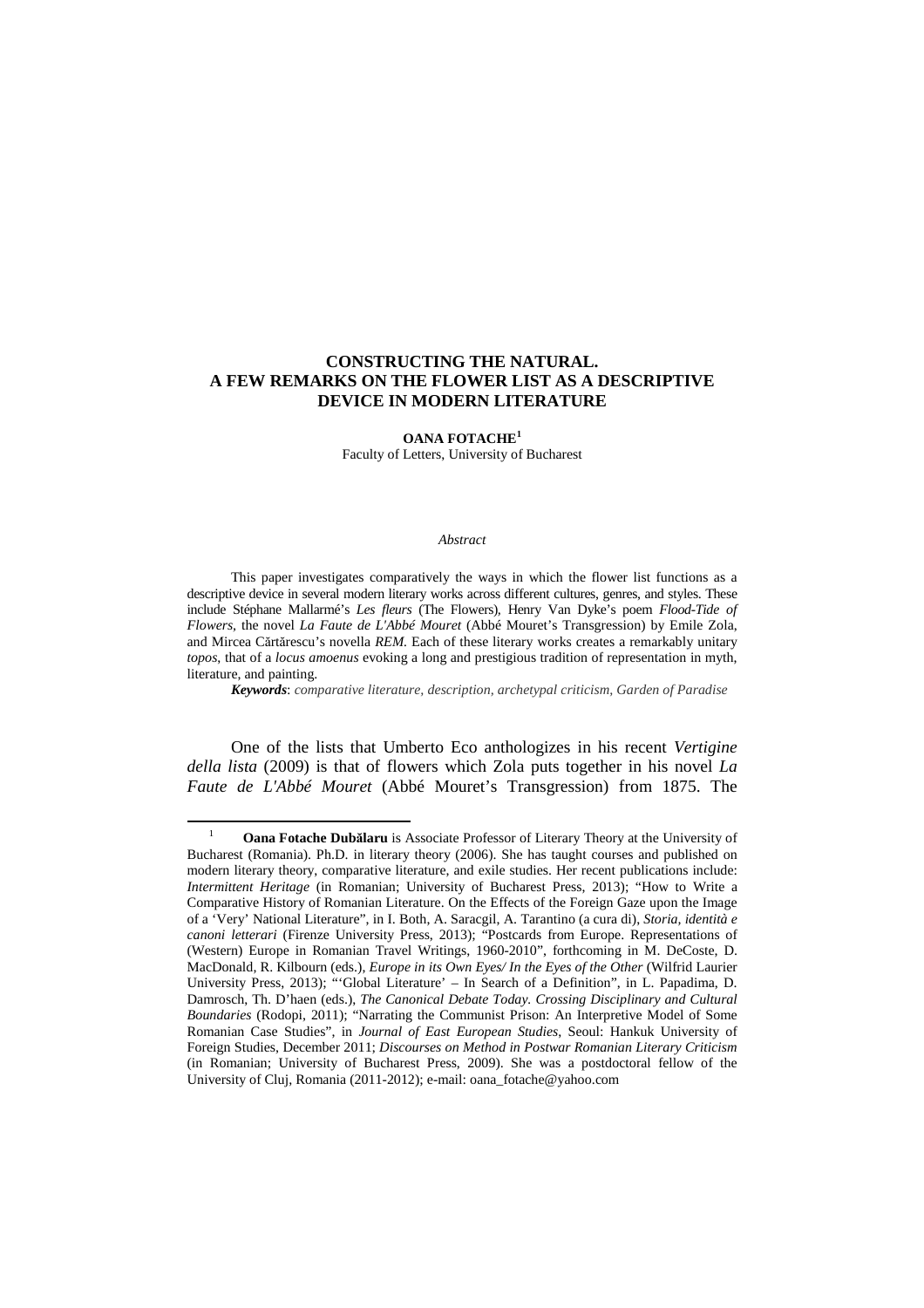heading under which Eco places the luxurious description of the Paradou garden (obviously a slightly disguised reference to the Garden of Paradise) runs "The coherent excess". "Excess" because the effect created by the long and very detailed list of flowers is one of flamboyant profusion that overwhelms not only the protagonists of the episode, but the reader as well; "coherent", since the narrative manages to turn the excessive list into a spatial image that reminds one of earlier Renaissance allegories such as Botticelli's *La Primavera* (1482-85).

Zola's novel is one rather late example of the passion for representing flowers that even invented its own genre in painting. The art historian Sydney H. Pavière lists in his *Dictionary of Flower, Fruit, and Still Life Painters* (3 vols., 1962), hundreds of painters born between the  $15<sup>th</sup>$  and the late  $19<sup>th</sup>$  century (most of them being of course Flemish). From the Early Renaissance through Baroque, Romanticism, and up to Impressionism, painters illustrative for all artistic movements and schools approached this theme, sometimes exclusively, like Jan van Huysum (1682-1749), other times just accidentally, as with Caravaggio.

How is this fascination to be explained, besides the inertia of generic conventions? We shall look from an answer in several modern poems and narratives that took up the theme of flowers as a synecdoche for the garden of Paradise, and treated it by using the device of enumeration/ list. Let us give some quotations first, in chronological order.

"Des avalanches d'or du vieil azur, au jour/ Premier et de la neige éternelle des astres/ Jadis tu détachas les grands calices pour/ La terre jeune encore et vierge de désastres,// Le glaïeul fauve, avec les cygnes au col fin,/ Et ce divin laurier des âmes exilées/ Vermeil comme le pur orteil du séraphin/ Que rougit la pudeur des aurores foulées,// L'hyacinthe, le myrte à l'adorable éclair/ Et, pareille à la chair de la femme, la rose/ Cruelle, Hérodiade en fleur du jardin clair,/ Celle qu'un sang farouche et radieux arrose !// Et tu fis la blancheur sanglotante des lys/ Qui roulant sur des mers de soupirs qu'elle effleure/ A travers l'encens bleu des horizons pâlis/ Monte rêveusement vers la lune qui pleure !// Hosannah sur le cistre et dans les encensoirs,/ Notre Dame, hosannah du jardin de nos limbes !/ Et finisse l'écho par les célestes soirs,/ Extase des regards, scintillement des nimbes !// Ô Mère qui créas en ton sein juste et fort,/ Calices balançant la future fiole,/ De grandes fleurs avec la balsamique Mort/ Pour le poète las que la vie étiole."<sup>2</sup> (Stéphane Mallarmé, *Les fleurs*, 1864-66).

<sup>2</sup> "From golden showers of the ancient skies,/ On the first day, and the eternal snow of stars,/ You once unfastened giant calyxes/ For the young earth still innocent of scars:// Young gladioli with the necks of swans,/ Laurels divine, of exiled souls the dream,/ Vermilion as the modesty of dawns/ Trod by the footsteps of the seraphim;// The hyacinth, the myrtle gleaming bright,/ And, like the flesh of woman, the cruel rose,/ Hérodiade blooming in the garden light,/ She that from wild and radiant blood arose!// And made the sobbing whiteness of the lily/ That skims a sea of sighs, and as it wends/ Through the blue incense of horizons, palely/ Toward the weeping moon in dreams ascends!// Hosanna on the lute and in the censers,/ Lady, and of our purgatorial groves!/ Through heavenly evenings let the echoes answer,/ Sparkling haloes, glances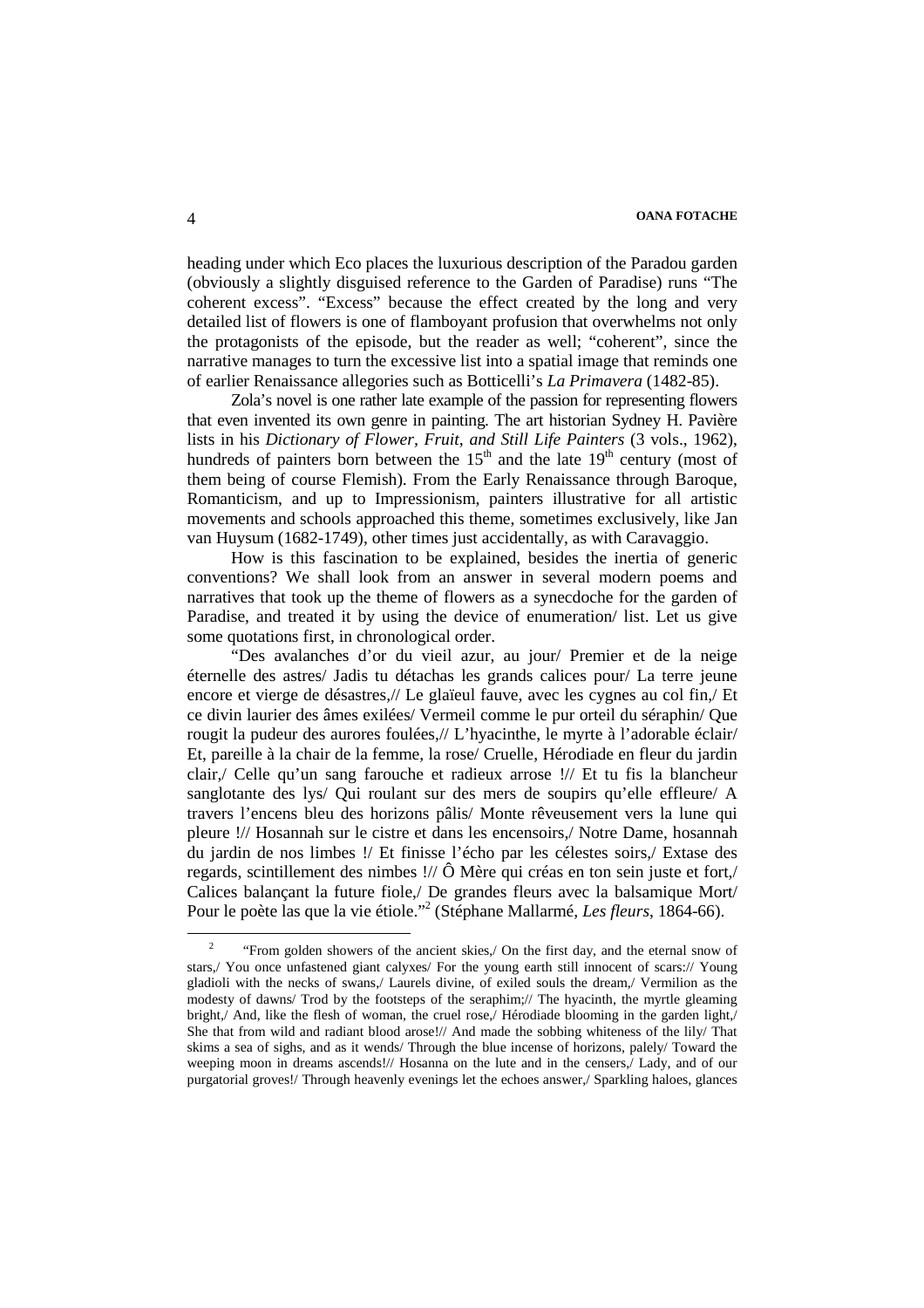"She took him first to the grotto. Deep within a clump of poplars and willows gaped a cavern, formed by rugged bits of rocks which had fallen over a basin where tiny rills of water trickled between the stones. The grotto was completely lost to sight beneath the onslaught of vegetation. Below, row upon row of hollyhocks seemed to bar all entrance with a trellis-work of red, yellow, mauve, and white-hued flowers, whose stems were hidden among colossal bronze-green nettles, which calmly exuded blistering poison. Above them was a mighty swarm of creepers which leaped aloft in a few bounds; jasmines starred with balmy flowers; wistarias with delicate lacelike leaves; dense ivy, dentated and resembling varnished metal; lithe honeysuckle, laden with pale coral sprays; amorous clematideae, reaching out arms all tufted with white aigrettes. And among them twined yet slenderer plants, binding them more and more closely together, weaving them into a fragrant woof. Nasturtium, bare and green of skin, showed open mouths of ruddy gold; scarlet runners, tough as whipcord, kindled here and there a fire of gleaming sparks; convolvuli opened their heartshaped leaves, and with thousands of little bells rang a silent peal of exquisite colours; sweetpeas, like swarms of settling butterflies, folded tawny or rosy wings, ready to be borne yet farther away by the first breeze. It was all a wealth of leafy locks, sprinkled with a shower of flowers, straying away in wild dishevelment, and suggesting the head of some giantess thrown back in a spasm of passion, with a streaming of magnificent hair, which spread into a pool of perfume" (Emile Zola, *Abbé Mouret's Transgression*, 1875, transl. by Ernest Alfred Vizetelly; Book II, chapter VII).

"The laggard winter ebbed so slow/ With freezing rain and melting snow,/ It seemed as if the earth would stay/ Forever where the tide was low,/ In sodden green and watery gray.// But now from depths beyond our sight,/ The tide is turning in the night,/ And floods of color long concealed/ Come silent rising toward the light,/ Through garden bare and empty field.// And first, along the sheltered nooks,/ The crocus runs in little brooks/ Of joyance, till by light made bold/ They show the gladness of their looks/ In shining pools of white and gold.// The tiny scilla, sapphire blue,/ Is gently seeping in, to strew/ The earth with heaven; and sudden rills/ Of sunlit yellow, sweeping through, Spread into lakes of daffodils.// The hyacinths, with fragrant heads,/ Have overflowed their sandy beds, And fill the earth with faint perfume. The breath that Spring around her sheds./ And now the tulips break in bloom!// A sea, a rainbow-tinted sea,/ A splendor and a mystery,/ Floods o'er the fields of faded gray:/ The roads are full of folks in glee,/ For lo, – today is Easter Day!" (Henry Van Dyke, *Flood-Tide of Flowers*, 1916).

of rapturous love!// Mother, who in your strong and righteous bosom,/ Formed calyxes balancing the future flask,/ Capacious flowers with the deadly balsam/ For the weary poet withering on the husk" (*The Flowers,* transl. by Henry Weinfield).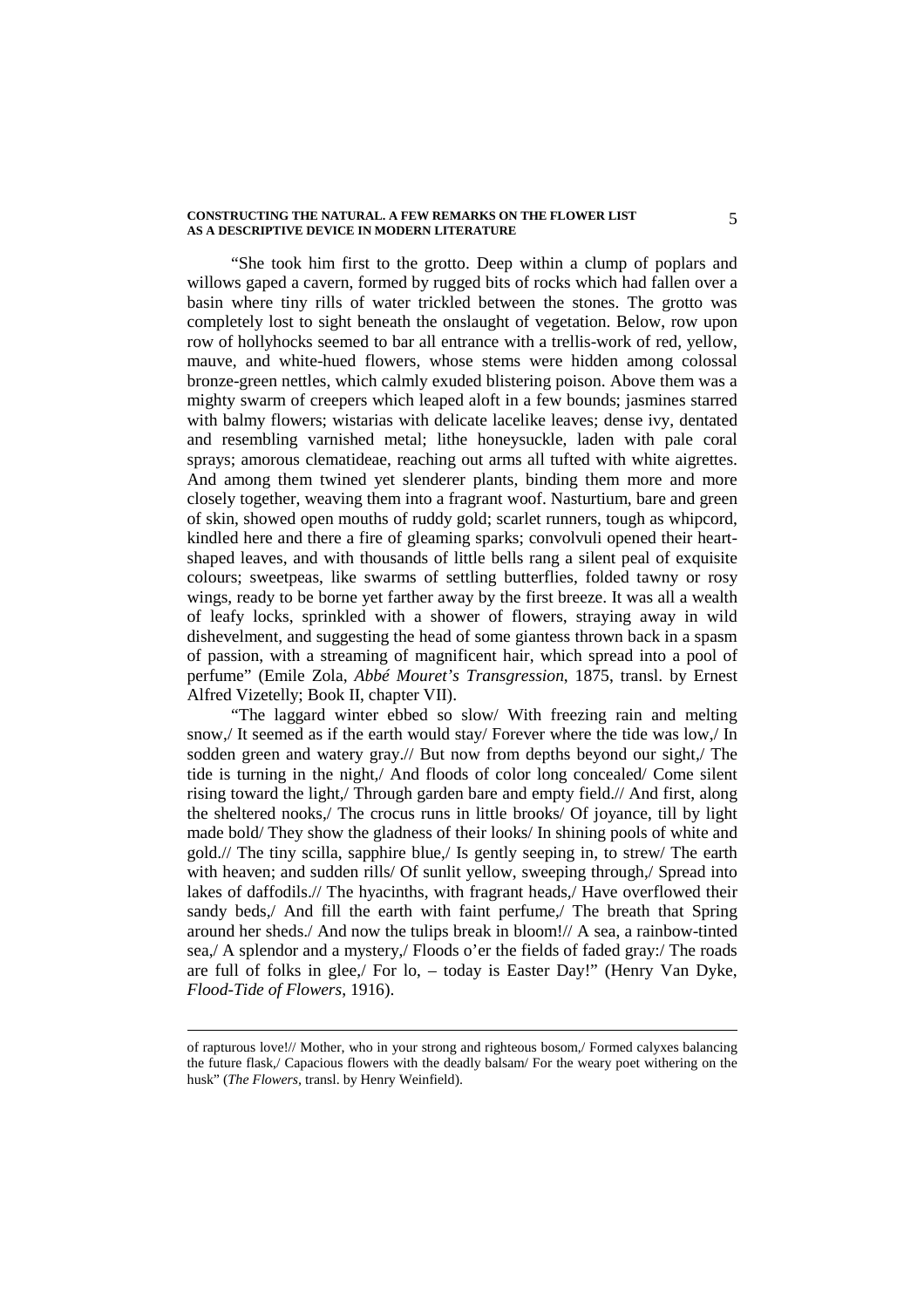"There was no room in the house where you could rest because of the flowers. On the top floor of the house in Egor's room you felt you were suffocating: there were white and red lilies, fully open and spilling out pollen from their stamens, there were yellow roses, piles of snapdragons, alder flowers, bluish chamomiles on tangled stalks. There were blooming cacti and other twisted flowers, blue and red, poking out their sticky tongues, orchids whose names I didn't know and saw then for the first time. A sundew flower of unearthly beauty swam in a pot filled with muddy dirt: its corolla of fine needles ending in drops of transparent liquid, flared out in the room's penumbra. 'It's a carnivorous plant,' the Long One told us and sat down in his usual chair. (…) He knew now. I was, without a doubt, the chosen one, I would penetrate REM. 'Look, all these flowers are for you. People came to bring them from everywhere, to wish you, through me, success. They have been waiting for you for a long time, they come every year, they look at my mother and me as REM's priests. But they all know that none of them could ever gain access to REM. Because REM, the only one in this world, was made only for the one who dreams the dreams, that is, only for you'" (Mircea Cărtărescu, *REM*, 1989, transl. by Julian Semilian).

Apparently the only thing that these texts have in common seems to be their use of the flower list. Otherwise they belong to different genres (poetry and prose), to various literary movements (Symbolism, Naturalism, Postmodernism). Their axiological status is quite diverse (Mallarmé whose work had a deep influence on modern poetry cannot be compared to the minor religious poet Van Dyke; the place of this particular novel in Zola's cycle of *Les Rougon Macquart* varied considerably as regards both the readers' and the critics' reaction to it). Yet not only the device as such, but the rich symbolism and the complex of motifs associated with it deserve a thorough analysis.

A promising approach to our corpus might come from archetypal criticism. The connection between floral imagery and the rebirth of nature and of the senses in spring is a long-established one in cultural history. According to Northrop Frye's definition in his *Anatomy of Criticism*, the archetype is a typical and recurrent image that moves from one text to another and thus unifies our representation of the literary system. Flowers have long been associated with the garden of Paradise. Among them, the rose fulfills an important function. Frye shows that it is a symbol of the paradisiacal communion. This symbolic unity does not prevent each writer to develop his own associations. For Mallarmé, the rose is ambiguous ("pareille à la chair de la femme, la rose/ Cruelle, Hérodiade en fleur du jardin clair"<sup>3</sup>); a feminine attribute par

<sup>3</sup> "And, like the flesh of woman, the cruel rose,/ Hérodiade blooming in the garden light".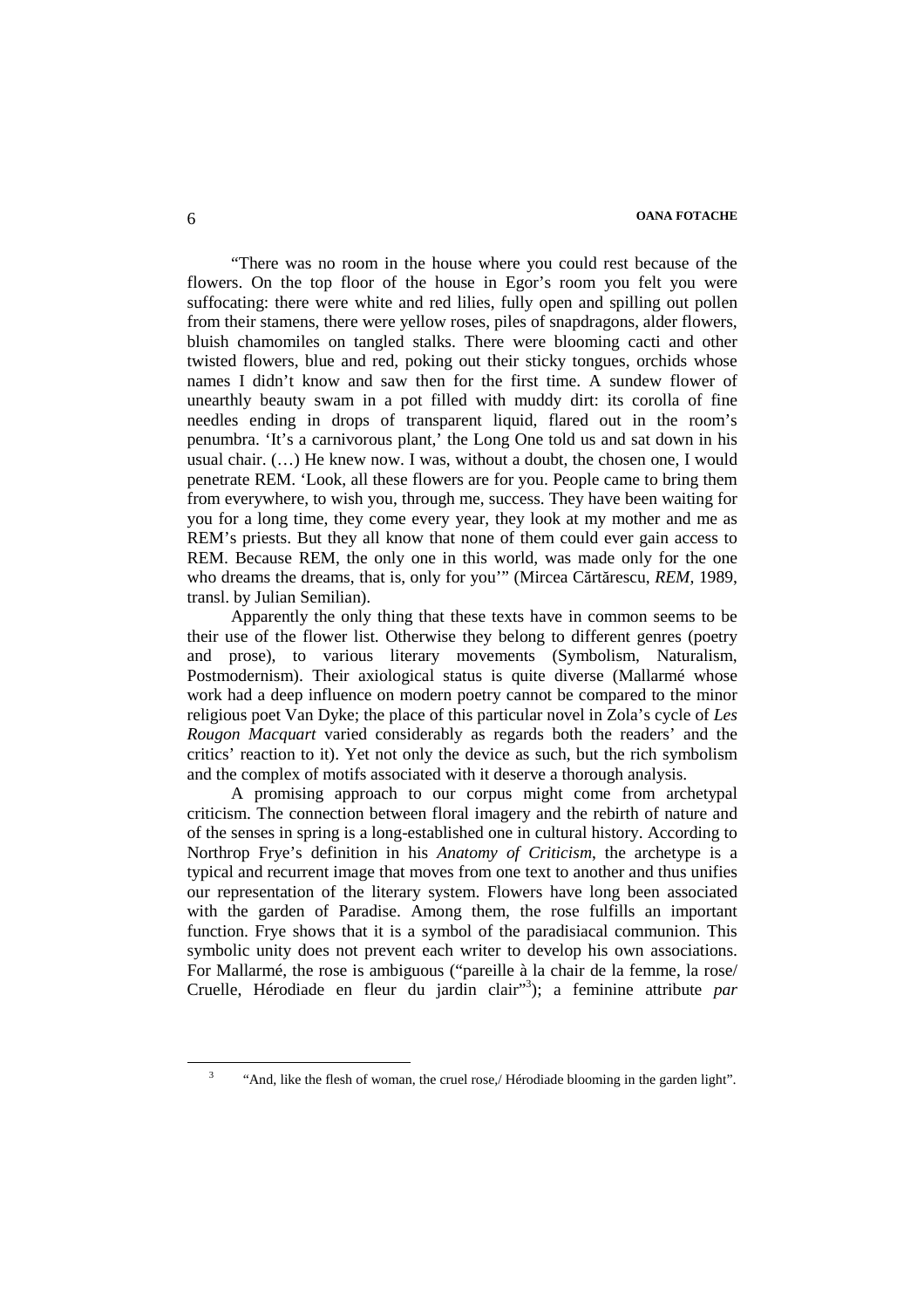*excellence<sup>4</sup>* , it evokes here pain and suffering by means of Hérodiade's image. (Jean-Pierre Richard (1961) analyses this spectacular Mallarméan name – first appearing in this poem – as a superposition of *héros* and *rose,* the rose suggesting "la valeur erotique, l'ardeur"<sup>5</sup> of female sexuality.) In Zola's novel, Virgin Mary is crowned with a garland of white roses, thus moving away from this line of associations and constructing instead a representation of purity. In chapter VI from Book II, the two lovers Serge and Albine enter a wild garden/ forest of roses that functions as a threshold to the splendid Paradou garden; again the woman is viewed here as "a large rose, a pallid rose that had opened since the morning".

The lily is another rich floral symbol. "La blancheur sanglotante des lys" reiterates the contrast between red and white so typical of Mallarmé's color imagery. In Cărtărescu's novella the lilies are white and red too. For Jean-Pierre Richard, the red lily (see also "le glaïeul fauve" counterpoised to the whiteness of the lily) triggers two kinds of connections: "fleur blanche et lunaire (…), le lys se lie aux themes de chasteté (...) ou d'idealité"<sup>6</sup>, and at the same time evokes the marriage of red and white, of spirit and flesh/ blood (Richard 196: 48).

The lily is also the central symbol of the annunciation. It is thus a metonymy for the Virgin Mary, represented in medieval theology as the pure image of a *hortus conclusus.* In Botticelli's paintings the pagan deities (Venus in *The Birth of Venus*, Flora in *La Primavera*) are surrounded by roses whereas the compositions of his Madonnas (*The Annunciation* in Uffizzi and the one in Glasgow) are of course organized around the symbol of the lily. The celestial association of this flower with the moon is also important, thus reinforcing its feminine symbolism.

The particular significance of each flower "depicted" in these texts is definitely relevant; but what strikes the reader more is the juxtaposition of so many floral images. One aspect of these descriptions involves the presence of exotic flowers. This exoticism is twofold: temporal (the classic, powerful images of the laurel, the myrtle, the jasmine, or the hyacinth); and spatial (notice the wisterias, clematideae, cacti, orchids, sundew flowers, in Zola and Cărtărescu's prose pieces).

How can we account for this profusion of floral images? Its prototype lies within the Renaissance and Baroque patterns of floral representations. Some of the most powerful illustrations of this device are Botticelli's already mentioned *La Primavera* and Arcimboldo's allegories *Flora* (ca. 1591) and *Spring* (1573).

<sup>4</sup> "La rose et le lys sont des fleurs usuellement convoquées par les poètes pour parler de la femme en général"/ The rose and the lily are the flowers usually employed by poets in order to signify femininity (Jean-Michel Gouvard, "Du symbolisme en poésie ou comment expliquer *Les Fleurs* de Mallarmé" ; my transl.).

<sup>5</sup> "The erotic value, the ardor" (my transl.)

<sup>6</sup> "A white and moon flower, the lily is connected to the themes of chastity and ideality" (my transl.).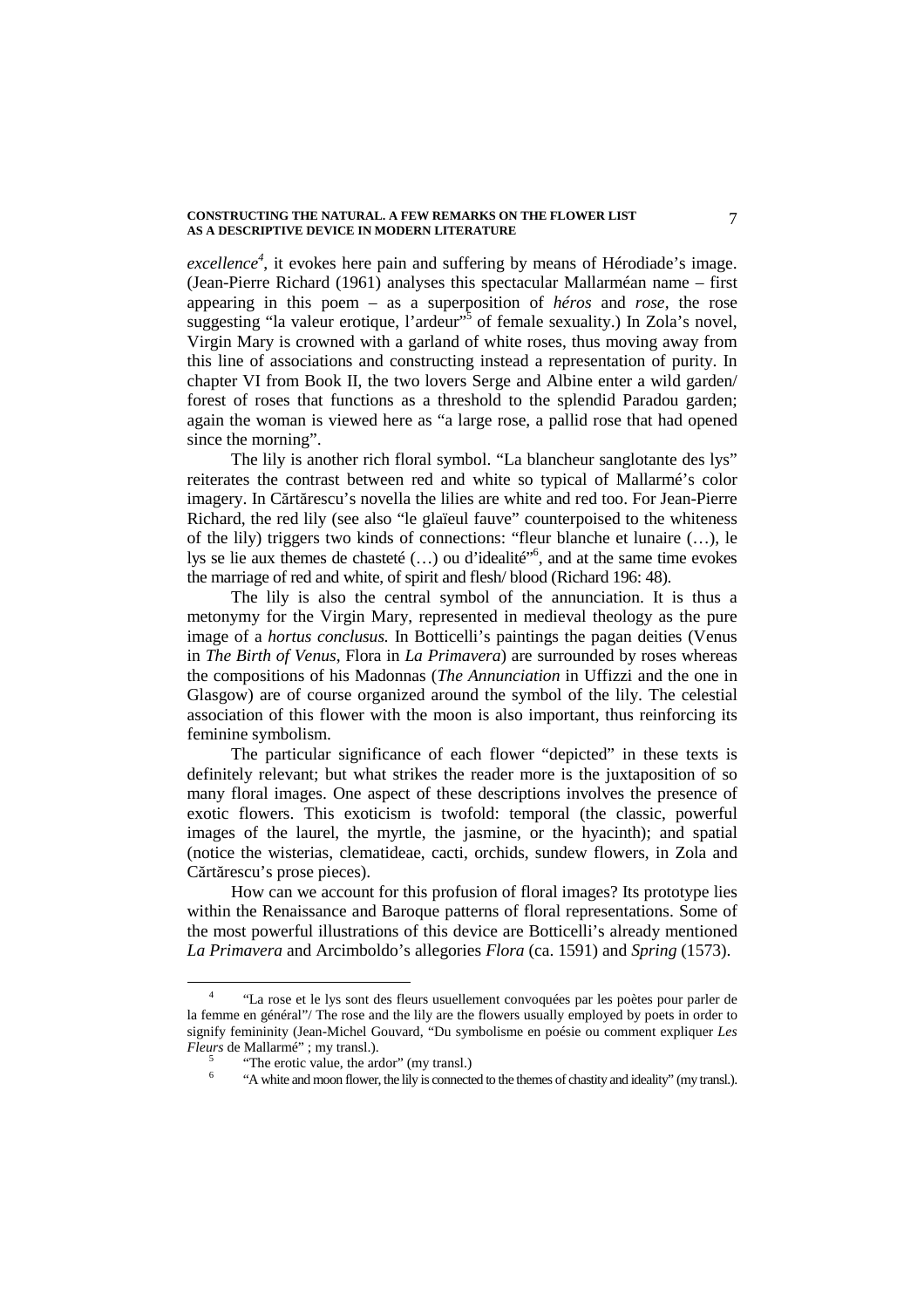# 8 **OANA FOTACHE**



*Figure 1*: Sandro Botticelli, *La Primavera,* 1482-1485



*Figure 2*: Giuseppe Arcimboldo, *Flora,* ca. 1591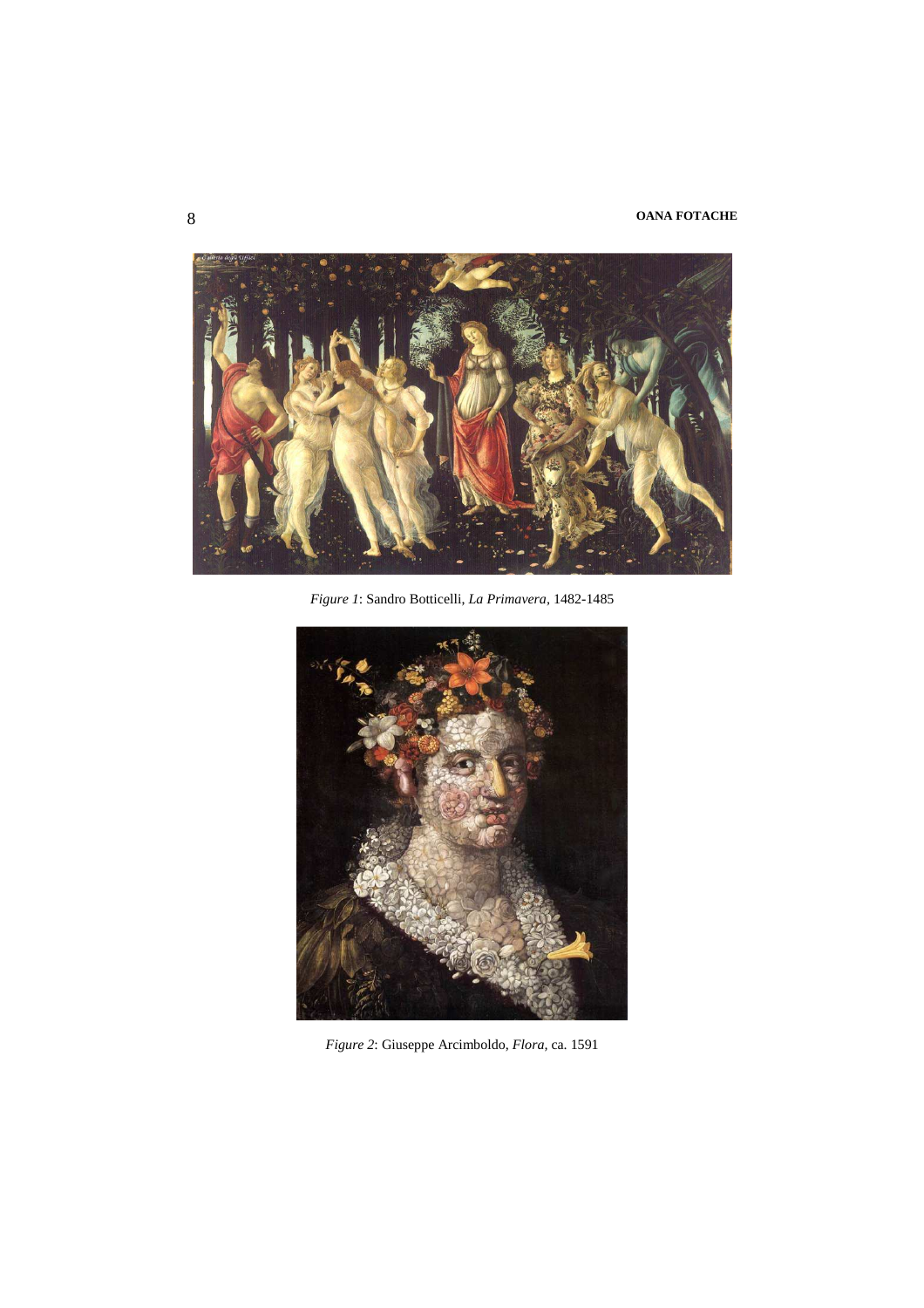

*Figure 3*: Giuseppe Arcimboldo, *Spring,* 1573

Botticelli's masterpiece *La Primavera* has been analyzed in Cristina Acidini's comprehensive study *La primavera perfetta. Storia dei fiori a Firenze tra arte e scienza* (2010). The author notices that 198 blooming plants have been counted in the painting, 138 of which have been accurately identified. They all compose "lo smagliante giardino profano"<sup>7</sup> (Acidini 2010: 82) depicted by the Renaissance artist that baffled generations of interpreters. This inventory was seemingly the result of a careful botanical documentation. "Un simile catalogo botanico non può certo considerarsi casuale"<sup>8</sup> (*ibid.*, 86), remarks Acidini. Yet to what function is it displayed here? After revising several other

<sup>7</sup> "dazzling lay garden" (my transl.).

<sup>8</sup> "such a botanical inventory cannot be considered fortuitous" (my transl.).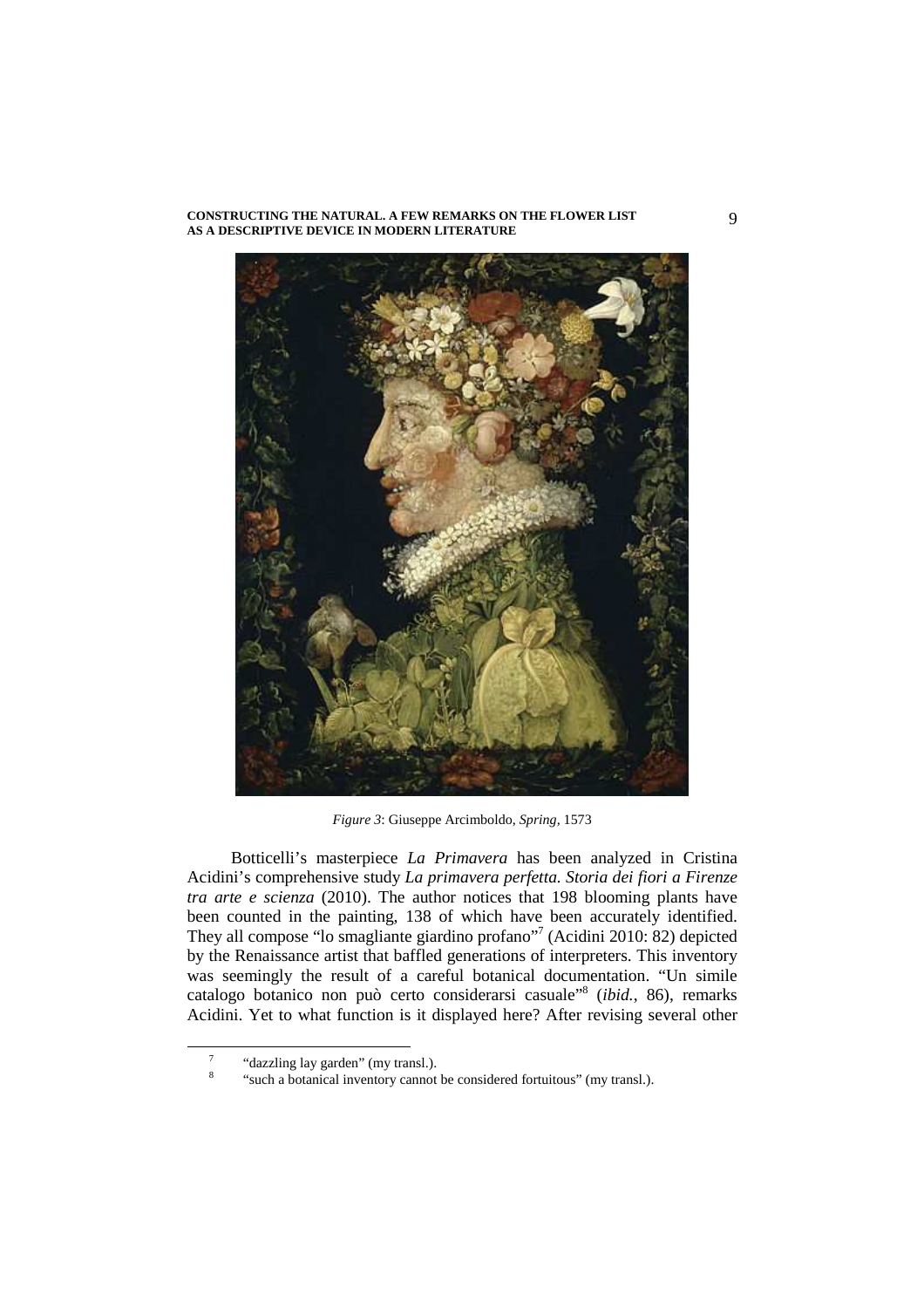critical opinions, Acidini's interpretation insists on Botticelli's legitimizing intention that associates the Medici's rule to a perfect spring for the city of Florence. In our context I would pick up another suggestion from this book, one that contrasts the verisimilitude of the floral representations (proven by the painter's documentation and "realist" depiction) to the conventions of the mythological subject. The artificiality of so many flower species put together in the same "natural" setting signals that the viewer should be prepared to accept the construction of a landscape that transcends habitual perceptions. The coherence and power of a mythical structure presents itself to the audience and appeals to the anthropological force of the archetype. Therefore not the spatial relations are significant here but the background narrative that supports them. Diverse mythological elements are juxtaposed in the same manner as the floral species that are represented, in order to construct a *topos* of the second degree, unnatural but highly desirable.

The same holds true, if only partially, for Arcimboldo's allegories. In a wonderful essay on this subject, Roland Barthes emphasized the metonymic and narrative character of the painter's composed heads. "Le parti del linguaggio sono tramutate in oggetti: allo stesso modo, quelle che Arcimboldo dipinge non sono propriamente cose, ma piuttosto la descrizione parlata che ne farebe un narratore meraviglioso"<sup>9</sup> (Barthes 2005: 20). The allusion to the creative force of Adamic language is apparent here. We are entering a world of fairytale and myth. Yet its condition is unstable: "Queste Teste Composte sono teste che si decompongono"<sup>10</sup> (*ibid*., 42). The effect created by these representations (or better put, constructions) is morbid and repulsive. These images seem to be provisional gatherings of disparate elements; instead of imposing a coherent whole on the viewer, they suggest a permanent metamorphosis of their structuring pieces. For Barthes, this would be a sign of Arcimboldo's modernity.

The modern literary texts mentioned above share with these paintings the narrative device of the list (which is of course more appropriate to literary than to pictorial language). On a thematic level, this rhetorical device becomes part of a complex of images and motives that are prone to an archetypal critical reading. In what follows we shall examine the characteristic features of these spatial representations, the human presence within them, and the meanings and values with which they could be associated.

The space that contains this floral imagery has cosmic or primeval dimensions. Mallarmé's poem is an account of cosmogony ("ancient skies", "on the first day", "young earth"). The scenery is elementary (horizons, moon, skies, stars, dawns, heavenly evenings). This setting displays a permanent

<sup>9</sup> "The linguistic elements are transformed into objects: in the same manner, what Arcimboldo is depicting are not actually things, but rather the verbal description made by a wondrous narrator". (my transl.)

<sup>&</sup>quot;These Composed Heads are heads that decompose themselves". (my transl.)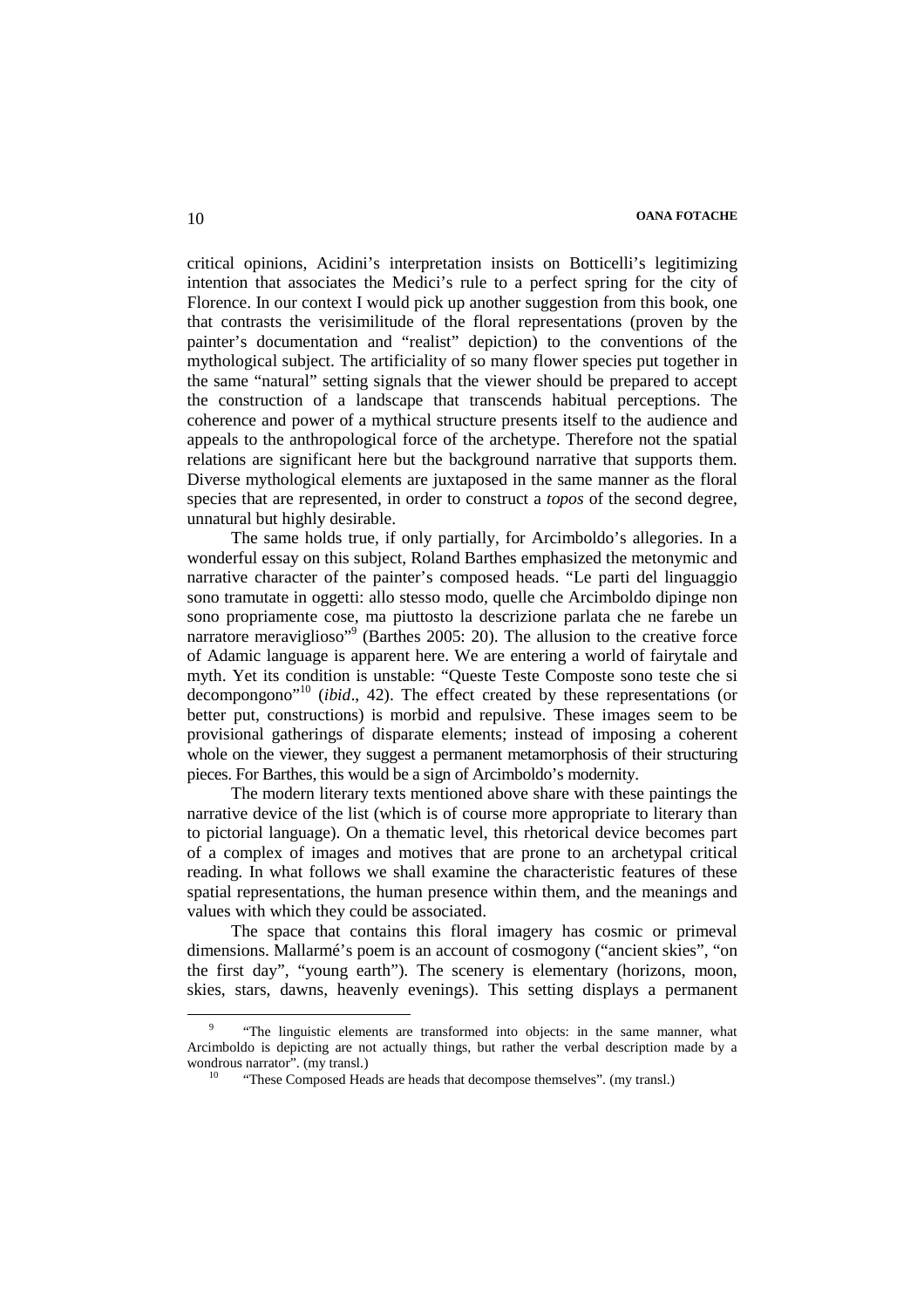metamorphosis of the inanimate into the animate ("Young gladioli with the necks of swans", "She that from wild and radiant blood arose", "the sobbing whiteness of the lily"); and a permanent descending and ascending move ("eternal snow of stars", "Toward the weeping moon in dreams ascends"). Also the poem evokes several times movements of opening and closing related to the floral theme (suggested by: "unfastened giant calyxes", "the cruel rose… blooming", "Sparkling haloes", "withering").

*Flood-Tide of Flowers* records on a more limited level (but still a cosmic one) the temporal passing from winter to spring. The elements of the landscape are pure and simple, representing nature's perfection: the earth ("garden bare and empty field", "sandy beds"), the water (as rain, snow, tide, floods, pools, lakes, sea, etc.), the air ("fragrant", "breath", "faint perfume"), and the light ("color", "shining", "sunlit yellow", "rainbow"). The poet establishes two sets of associations: night – winter – death – dark – sterility, and, conversely, day – spring – rebirth – light. The dual imaginary is reinforced by the dominant use of colors. The dark ones (together with the aquatic images from the first stanza) suggest melancholy and death, whereas the motive of the nurturing light is captured by bright, shiny colors in the rest of the poem.

The primordial setting, though still present, is far more fragile in the prose pieces. Here the opposition between modern human civilization and the purity of nature is clearly if only indirectly established. There is a border than separates the floral kingdom from the ordinary world. In an emblematic scene from Zola's novel, when Serge and Albine are entering the garden of Paradou, they have to find their way through an environment that seems to test them: "the grotto was completely lost to sight beneath the onslaught of vegetation"; "row upon row of hollyhocks seemed to bar all entrance"; "flowers, whose stems were hidden among colossal bronze-green nettles, which calmly exuded blistering poison…". Ingrid Daemmrich finds in the description of this garden most of the essential elements that form "the landscape of mythological paradises": "Green trees and other flora, interspersed with multi-colored flowers, blue water and sky, high mountains and walls" (Daemmrich 1997: 76). Yet the garden "has only one season. With the approach of fall, it and its once blissful inhabitants fall victim to decay, estrangement, and death" (*ibid*., 75).

Furthermore, in Cărtărescu's novella the flowers are no longer alive in nature, but brought by people as an offer to whom they picture as their redeemer. The natural landscape has been replaced here by a house the rooms of which are packed with flowers, thus creating an effect of suffocation and ostentatiousness. Moreover the flowers are somehow aggressive and dangerous.

The relationship between the setting and the human presence that animates it is a complex one, in all these instances. What strikes the reader is the religious (or better put, in some instances, sacred or mystical) theme that pervades the representation of the natural milieu.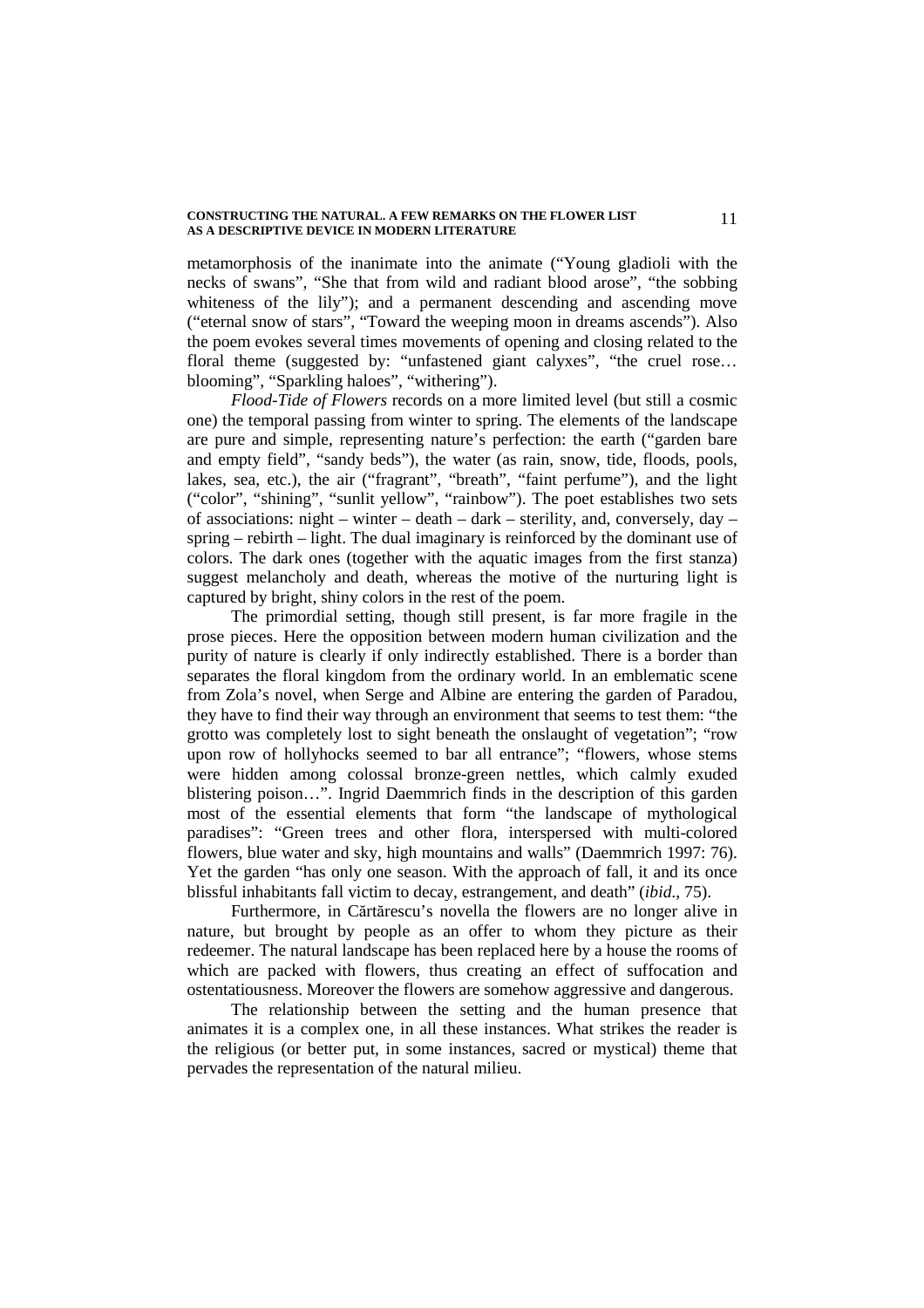According to Jean-Michel Gouvaurd's reading of *Les Fleurs*, the poem points to several mythical as well as Christian symbols. The laurel and the hyacinth stand for the stories of Daphné and Hyacinthos, both in connection with the Apollonian motive: "le laurier renvoie à la métamorphose de Daphné (dont le nom signifie « laurier » en grec), laquelle demanda à son père de la transformer afin d'échapper à Apollon qui la poursuivait de ses assiduités. Celui-ci, dépité, fit alors du laurier sa plante favorite. Quant à l'hyacinthe, elle évoque la mort de Hyacinthos: ce jeune homme, dont Apollon était amoureux, fut mortellement blessé alors qu'il s'exerçait à lancer le disque (…), et de son sang répandu surgit l'hyacinthe"<sup>11</sup>. The Christian tradition adds its own elements to this symbolic complex: "the seraphim", "the blue incense of horizons", the image of Jesus entering Jerusalem on Palm Sunday and being greeted by the people (suggested by "Hosannah"), and the figure of the Virgin Mary in the last two stanzas of the poem. To all these motives we can add that of *l'Aurore*, for which we should turn to the French original ("comme le pur orteil du séraphin/ Que rougit la pudeur des aurores foulées"). Jean-Pierre Richard comments upon the ambiguous, sensorial image of the goddess in this Mallarméan poem (Richard 1961: 120), in line with Hérodiade's complex figure and also with the whole structure of the poem.

The religious code is far more obvious with Van Dyke. Himself a Catholic priest, the author connects the renaissance of nature to the Easter holiday and thus assigns a Christian meaning to a natural phenomenon. The conventional ending provides a cultural explanation to the mystery of nature's revival, that earlier in the poem could have suggested the image of Spring as a "pagan" deity ("The breath that Spring around her sheds"). Also, the association between heaven and earth in the fourth stanza might indicate the *topos* of terrestrial paradise.

In Zola's novel the religious universe is constructed at the plot and character level. Serge is a young priest who lives an idyllic love story with the innocent Albine, a kind of *Primavera* herself, though a mortal one. The purity of their relationship reminds one of Adam and Eve before the Fall and surpasses all the limitations of conventional, hypocritical moral codes: "Thus Albine and Serge strolled on together in the sunlight for the first time. A balmy fragrance floated in their wake, the very path on which the sun had unrolled a golden carpet thrilled with delight under their feet. Between the tall flowering shrubs they passed like a vision of such wondrous charm that the distant paths seemed to entreat their presence and hail them with a murmur of admiration, even as

<sup>&</sup>lt;sup>11</sup> "The laurel points to Daphné's metamorphosis (whose name signifies 'laurel' in Greek). She asked her father to transform her so that she might escape Apollon who was chasing her. The vexed god made the laurel his favorite plant. As for the hyacinth, it evokes the death of Hyacinthos : this young man, whom Apollon was in love with, was mortally wounded when he was practising disk throwing  $(...)$ , and from his spread blood the hyacinth arose". (my transl.)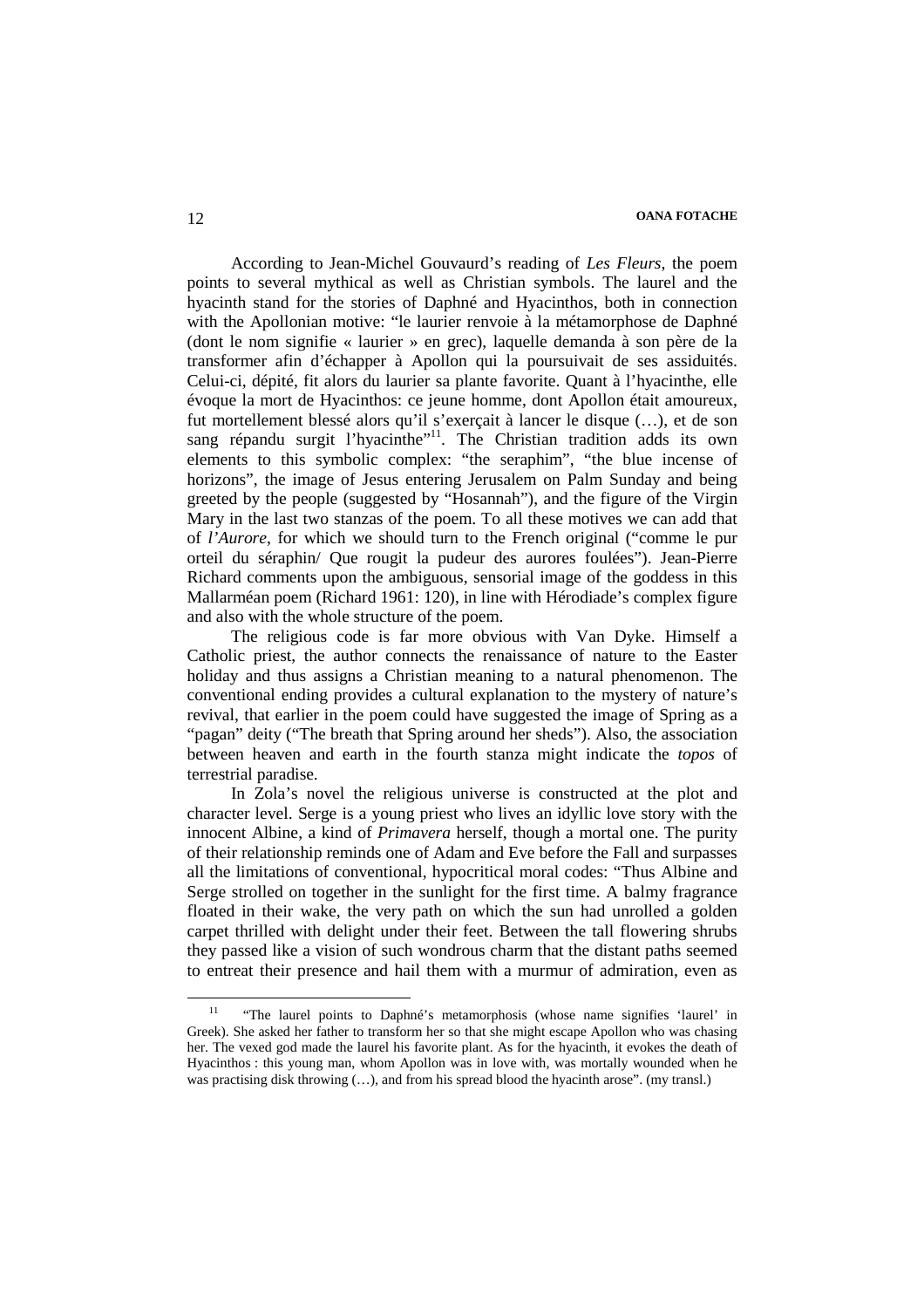crowds hail long-expected sovereigns. They formed one sole, supremely lovely being.  $(...)$  And slowly they passed along clothed with sunlight — nay, they were themselves the sun — worshipped by the low bending flowers" (book II, chapter VII). Afterwards, Albine's death leads to the decay of this paradisiacal garden.

The transcendent element in *REM* has more of a metaliterary character. The sense of the protagonist's mission, a young girl who plays fantastic, surreal games with her friends and dreams a series of almost mythical dreams, is to meet REM's creator. She is prepared for this goal (which she eventually attains) by a writer-priest, Egor, and his mother ("the long Ones" living in an usual tower at the outskirts of Bucharest). After a long initiation – that also signifies the passage from childhood to adolescence – the little girl meets the Creator who is actually (and disruptively) the writer of her tale.

Besides thematizing the religious element, these texts also make use of the motive of innocence and its loss. Following a long mythical tradition, it takes an innocent creature to reach Paradise. Most often there are feminine figures that represent this ideal of purity and peace. Yet the *topos* is highly unstable. "Familiarity with paradise destroys its purity and attractiveness", notes Daemmrich (1997: 114) in her thorough study on the paradise motif. The dialectic of innocence and violence, of the successful quest and the loss is a central aspect of paradisiacal constructions.

The recourse to many of the elements that build up the archetype of the Garden of Paradise is furthermore supplemented by an important theme: that of the artistic representation as such. This occurs on various levels: the images of the poet (with Mallarmé) or the writer (with Cărtărescu); the device of enumeration as such, through which nonsimultaneous elements are brought together in the same setting; the artificiality and the constructedness of the paradisiacal *topos*, that could only exist and be preserved by its artistic expression. The magic performed by these texts through devices and motives such as those we have analyzed above consists in pretending to function mimetically with respect to an utopian world. A *locus amoenus* is by its very "nature" indicible, unrepresentable (a challenge that explains the "vertigo" of the list, in Eco's terms). Employing a variety of constructive techniques, these modern literary texts reinvent an ancient myth and at the same time manifest the cognitive power of the artistic creation.

### **REFERENCES**

Acidini, C., 2010, *La primavera perfetta. Storia dei fiori a Firenze tra arte e scienza,* Firenze, Le Lettere. Barthes, R., 2005, *Arcimboldo,* transl. from French by Giovanni Mariotti, Milano, Abscondita. Cărtărescu M., 2005, *REM,* in *Nostalgia,* transl. from Romanian by Julian Semilian, New York, New Directions Paperbook.